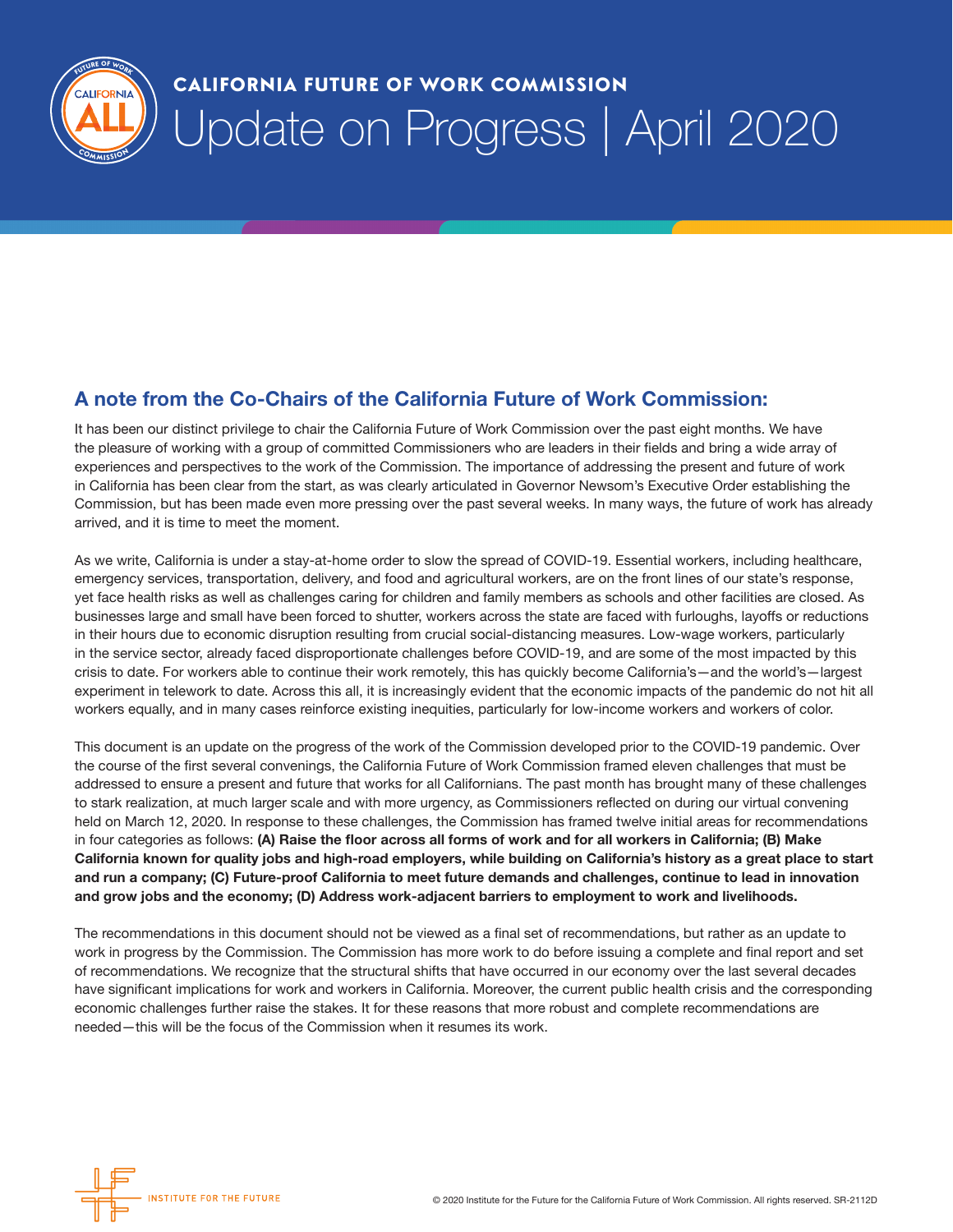

In April 2020, in response to the "economic pandemic," the Governor created a state Task Force on Business and Jobs Recovery. This update on the Future of Work Commission presents findings on the challenges and conditions for work and workers including the status of jobs, inequality, and economic insecurity in California that we believe should serve as a necessary starting point for the Task Force to address problems that existed before, and have been exacerbated by, the pandemic.

We have been energized by the ambition and bold ideas Commissioners have shared throughout the past several months, as well as the inputs we have received from workers, employers, other stakeholders and experts. We are convinced that the best solutions will arise as civil society, business, and government come together to develop a new social compact for California's workers, especially with employers and workers working together. We have seen this spirit manifested as Commissioners representing the diverse interests of our state have collaborated throughout our discussions. One principle—proposed during our first convening in Sacramento in September 2019—has held true throughout this process: the future of work is not inevitable—we all have the power to shape it through our actions and choices.

We would like to thank all our fellow Commissioners for their commitment to building a better future for California's workers; the many panelists, stakeholders, and members of the public that provided valuable input during our Convenings and roundtables; the Institute for the Future, who designed and led our process over the past months; and members of the Governor's team, Secretary of the Labor and Workforce Development Agency Julie Su, Senior Policy Advisor for Higher Education Lande Ajose, Senior Advisor on Economic Strategy and External Affairs Aneesh Raman and former Chief Economic and Business Advisor Lenny Mendonca, for their tireless support and guidance. We would be remiss if we did not thank our chiefs of staff, Peter Colavito and Monique Tuin, without whom we would not be able to fulfill our tasks as co-chairs.

Finally, we thank Governor Gavin Newsom for his vision and leadership in establishing this Commission, and his dedication to building and rebuilding the Future of Work right here in California.

Sincerely,

Mary Kay Henry and James Manyika

Co-Chairs, California Future of Work Commission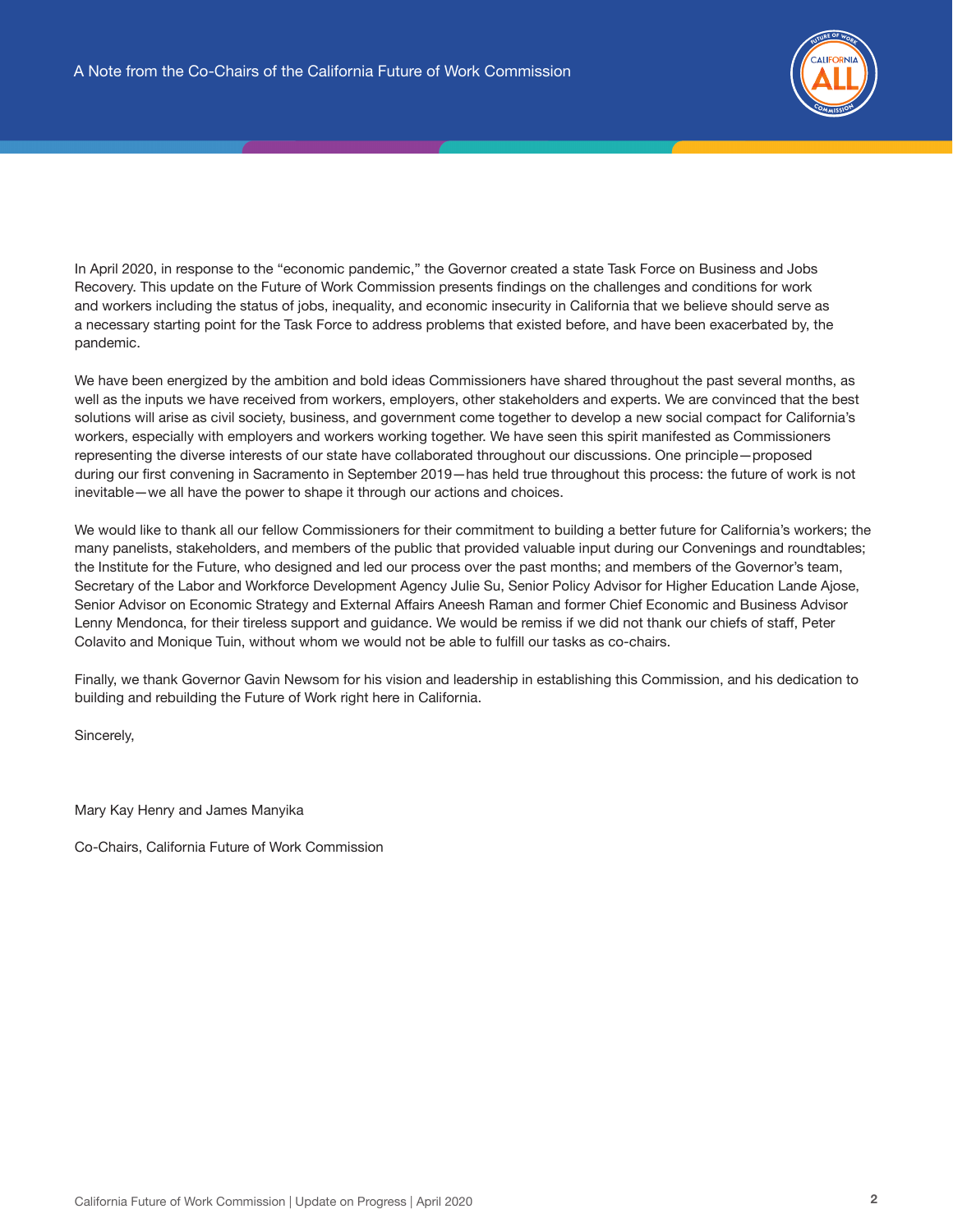# Introduction

On May 1, 2019, Governor Gavin Newsom signed an executive order establishing the Future of Work Commission to "study, understand, analyze, and make recommendations regarding the kinds of jobs Californians could have in the decades to come; the impact of technology on work, workers, employers, jobs, and society; methods of promoting better job quality, wages, and working conditions through technology; modernizing worker safety net protections; and the best way to preserve good jobs, ready the workforce for the jobs of the future through lifelong learning, and ensure shared prosperity for all."

Over the past eight months, California's Future of Work Commission has worked intensively to identify key areas of focus and to develop recommendations for action. That work is ongoing—and it is evolving. The work presented in this update was developed prior to the COVID-19 global pandemic. The economic consequences have brought into sharp relief the plight of the California workforce, and the need to put forward an economic recovery agenda to prepare the state for the future of work. These issues are no longer on the horizon. They are directly in front of us, and the future of work agenda will be framed by the magnitude and impact of the current economic downturn.

This update provides a summary, in brief, that is in two parts: first, a summary of the challenges identified by the Commission for the Present and Future of Work in California; second, the Commission's initial twelve recommendations in four key categories. The initial recommendations are based on a core set of principles. We aimed for recommendations that are bold, innovative, and opportunity-oriented, empower workers and involve both workers and employers to play a role and work together to shape the present and future of work, along with government and civil society. We also aimed for recommendations that would be inclusive of the diversity of workers and places in California and promote racial and gender equity. We aimed for recommendations that would lend themselves to evidence-based development, data and transparency and assessment of effectiveness, outcomes and accountability. In some cases, our recommendations are aspirational, meaning that they are moonshots that will require long-term structural change that cannot be fully achieved in any one year or term. But even in those cases, we commit to recommending clear actions that California can take to put it on the right path toward achieving those goals.

The Commission's work is clearly not complete, and this document should be viewed as an update on the progress of our work so far and a framework for recommendation areas to explore in our next phase of work, rather than a first draft of a final report. Our recommendations require more refinement—initial initiatives will be more fully developed and specific moonshot goals will be defined. Mostly importantly, our recommendations have yet to reflect the suddenly changed circumstances for work and workers in California due to COVID-19. In the coming months, we will expand our work in each of these areas, incorporate our learnings from the COVID-19 crisis, build on our work to date and that of the Governor's Task Force on Business and Jobs Recovery, and develop a final set of recommendations.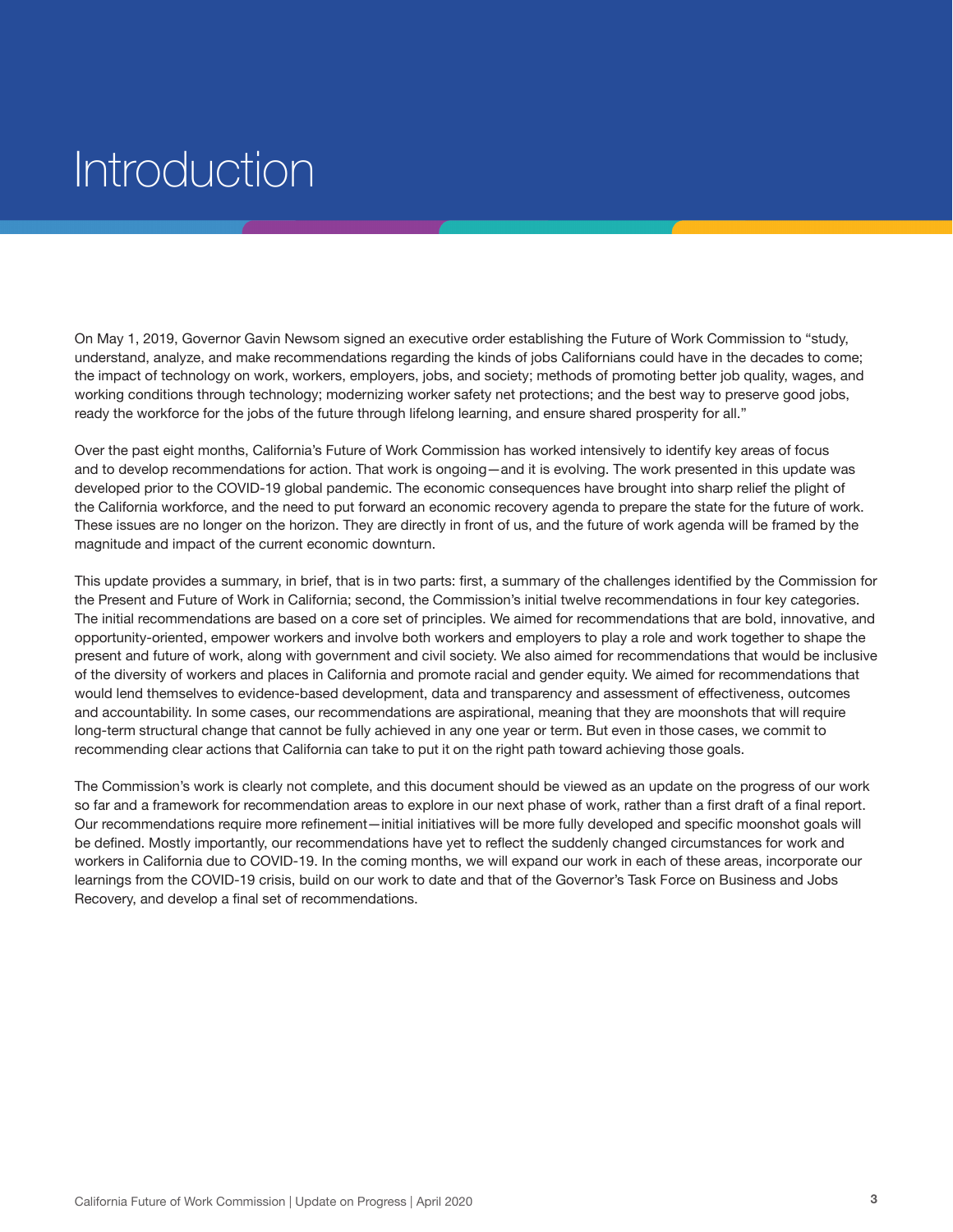## The Challenges for the Present and Future of Work in California

The overarching goal of the California Future of Work Commission is to develop a new social compact for California's workers, based on an expansive vision of economic equity. While California boasts a strong economy by most measures of growth and has been at the center of driving many of the world's innovations, too many Californians have not enjoyed the benefits of the state's broader economic success and the extraordinary wealth generated here. Though we anticipate technological change and advancement, the effects of that change are not inevitable. With employers, workers, government, and civic society working together, we can responsibly harness new technologies to promote equity, economic mobility and inclusion rather than exacerbating inequality, and protect both consumers and workers. The state can build a high-road economy that delivers quality jobs for all Californians, promotes equity and revives economic mobility and the California Dream for generations to come.

The Commission has identified eleven initial categories of challenges to address, which have framed our ongoing discussions of recommendations for the future of work:

### Challenges of inequity, economic mobility, and low-quality work

1. Address the unequal distribution of wages, income, and wealth. 33 percent of California's workers make less than \$15 per hour, and there are persistent gender and racial gaps in wages. The growth of low-wage work, decline of middle-wage jobs, and wage stagnation for a large share of workers (even as productivity has increased) contribute to rising inequality in the distribution of wages and income, and further concentration of wealth.

2. Tackle workforce inequalities across race, gender, and for vulnerable populations. Wage gaps, employment gaps, and disproportionate employment in low-quality jobs impact different groups of people by gender, race, age, education level, sexual orientation, disability status, military service history, housing status, citizenship status, criminal record, and other dimensions that define vulnerable populations.

3. Tackle workforce inequalities across geography. Economic conditions and a growing divide in economic advancement between coastal and inland counties, and rural and urban communities, have led to inequality in income and employment between different geographic regions in California.

4. Ensure that more workers have quality jobs. At a high level, quality jobs provide a living wage, stable and predictable pay, control over scheduling, access to benefits, a safe and dignified work environment, and opportunities for training and career advancement. Fewer than half of California's workers report being in a quality job.

5. Empower worker voice and organization. Shrinking worker power and organization, including a decline in the share of workers covered by a union contract from 26 percent in 1983 to 17 percent in 2019, is connected to inequality, declining job quality, and violation of workers' rights. Labor market concentration and the rise of fissured workplaces present new obstacles to worker power.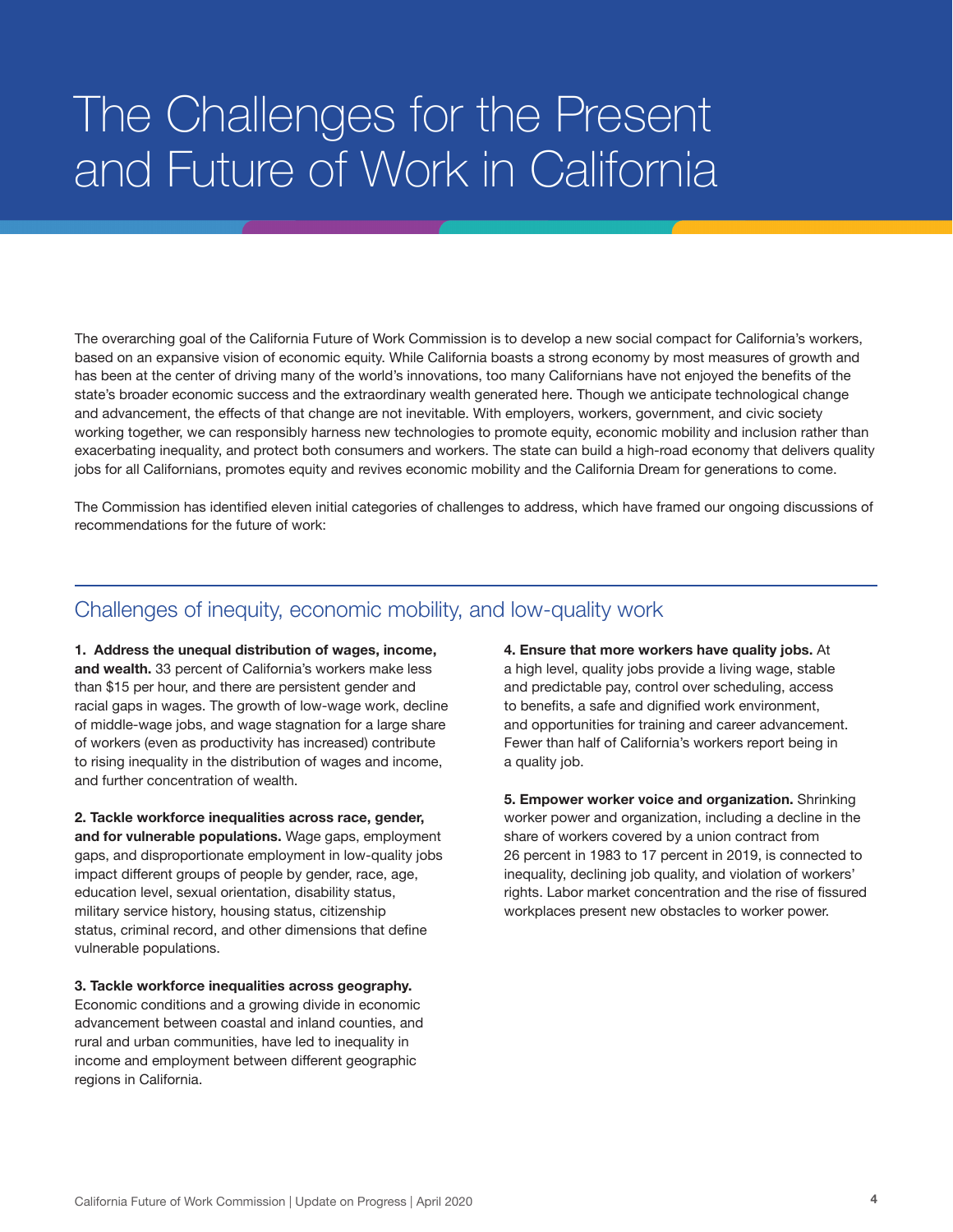

### Challenges of work-adjacent issues and broader quality of life.

6. Address work-adjacent issues that create barriers to employment and job quality. Rising costs of housing, transportation, childcare and early childhood education, healthcare and other essential goods limit the ability to access employment for some individuals, and place a substantial burden on low-wage and middle-wage workers. 7. Modernize and strengthen the social safety net. The social safety net will need to adapt to new realities of the labor market, including increased income volatility, various types of employment relationships, and more contingent work; and adjust for demands of an aging workforce, growing numbers of working parents, greater need for care, and the ongoing possibility of significant workforce disruptions.

### New opportunities and challenges in the future of work

8. Support workers in transition. While fears of widespread job loss as a result of technological change may be overstated, displacement due to automation, impacts from climate change, and other labor market impacts will require many workers in California to change occupations, build new skills, or relocate. Workers will need support as they make transitions amidst ongoing disruption.

9. Safely enable technology and protect workers in a data-driven future. Adoption of new technologies in the workplace will create new opportunities and challenges for workers and employers. Workers will require adequate transparency and protection around collection of data in the workplace, benefits from the data they generate, and mitigation of algorithmic bias in areas such as hiring and worker assessment.

10. Build skills to prepare for the jobs of the future. As work and occupations evolve quickly, skills of the current workforce will need to evolve to meet future labor market needs, including greater demand for critical thinking, collaboration, and creativity, in sectors from care work to climate mitigation to digital technology and beyond.

11. Make the most of California's position as a global leader in innovation to make California the place where workers thrive. California is a leader in innovation and possesses a diverse set of assets: the diversity of its people, strength in agricultural production, a worldclass university system, technology innovation in Silicon Valley and a history of leadership and strong protection for workers. The aspiration of this Commission is to make the Golden State gold for everyone.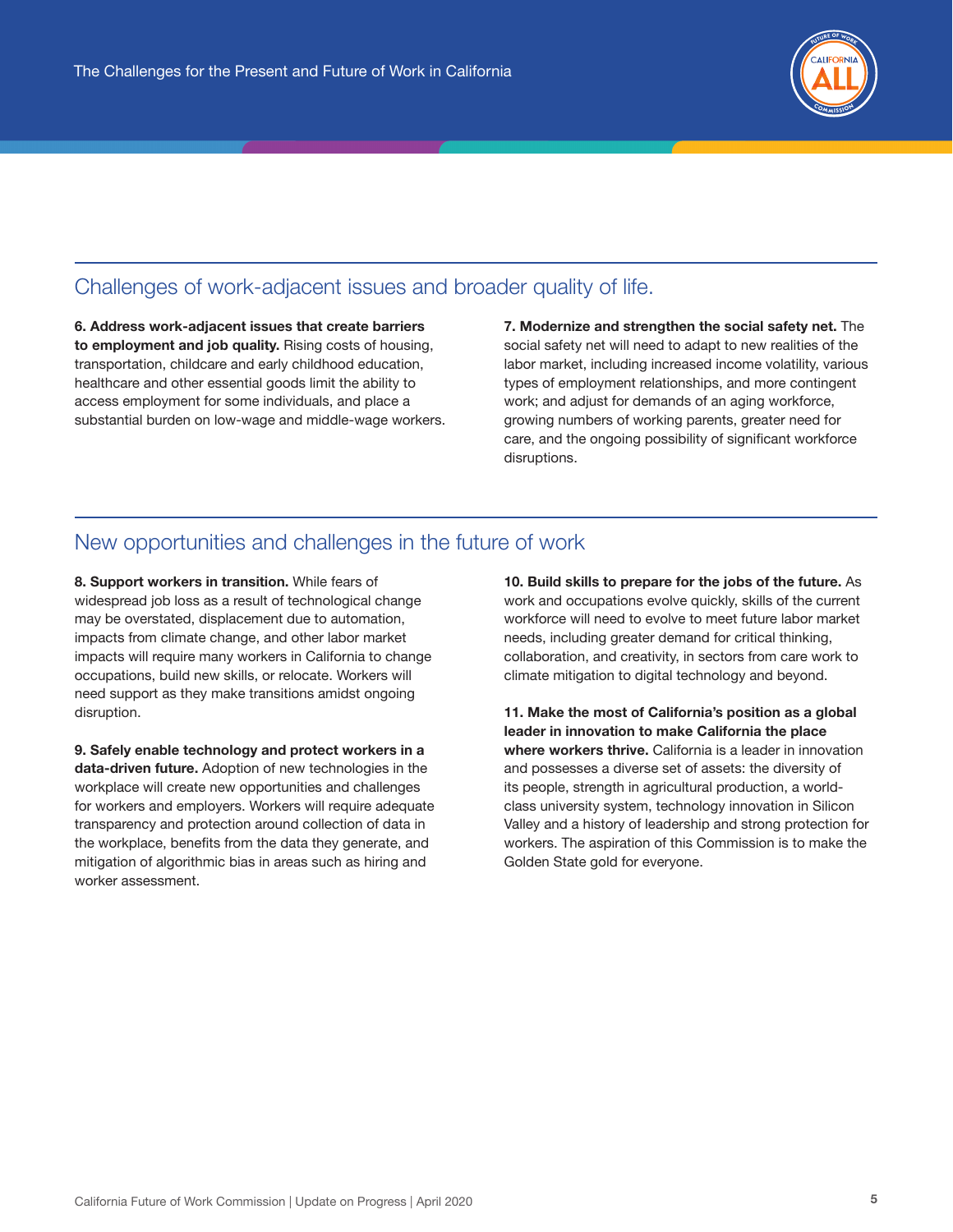## Framing Recommendations

What follows is an overview of recommendation areas that the California Future of Work Commission will develop and refine over the coming months. These are not comprehensive or final recommendations, and more work will be required in our next phase to develop concrete goals and actions, and to respond to the new realities that California faces as a result of the COVID-19 pandemic and its economic consequences. This framework seeks to be responsive to the opportunities, challenges, and core issues we have heard, learned, and identified through the work of this Commission to date.

Our recommendations will include a few 'moonshots', with ambitious goals over the next 10 years, that reflect the aspirational, innovative, opportunity-oriented, and prosperity-for-all spirit of California. At the same time, we commit to developing a clear, actionable path forward that starts now and includes bold initiatives, pilots and experiments, for which measurable progress can be made each year. We hope that the majority of recommendations will involve, and require the active engagement of, multiple stakeholders (e.g., state and local government, employers and industry, unions and labor organizations, non-profit and community organizations, educational institutions, investors, philanthropy), with workers and employers at the core.

Importantly, all of our recommendations will be designed with a few key principles in mind: to promote racial and gender equity; to be inclusive of all regions of California—"no one and no place left behind"; to empower workers and promote worker voice; to support small and medium businesses to further this vision for the future of work in California; to elevate employers that pursue these practices and suggest how they can be scaled; and encourage cooperative and mutually beneficial opportunity creation by employers and workers. We also recommend that these efforts are undertaken in an evidence-based manner, and that they maintain a continued focus on data, transparency, efficacy, and accountability throughout their implementation.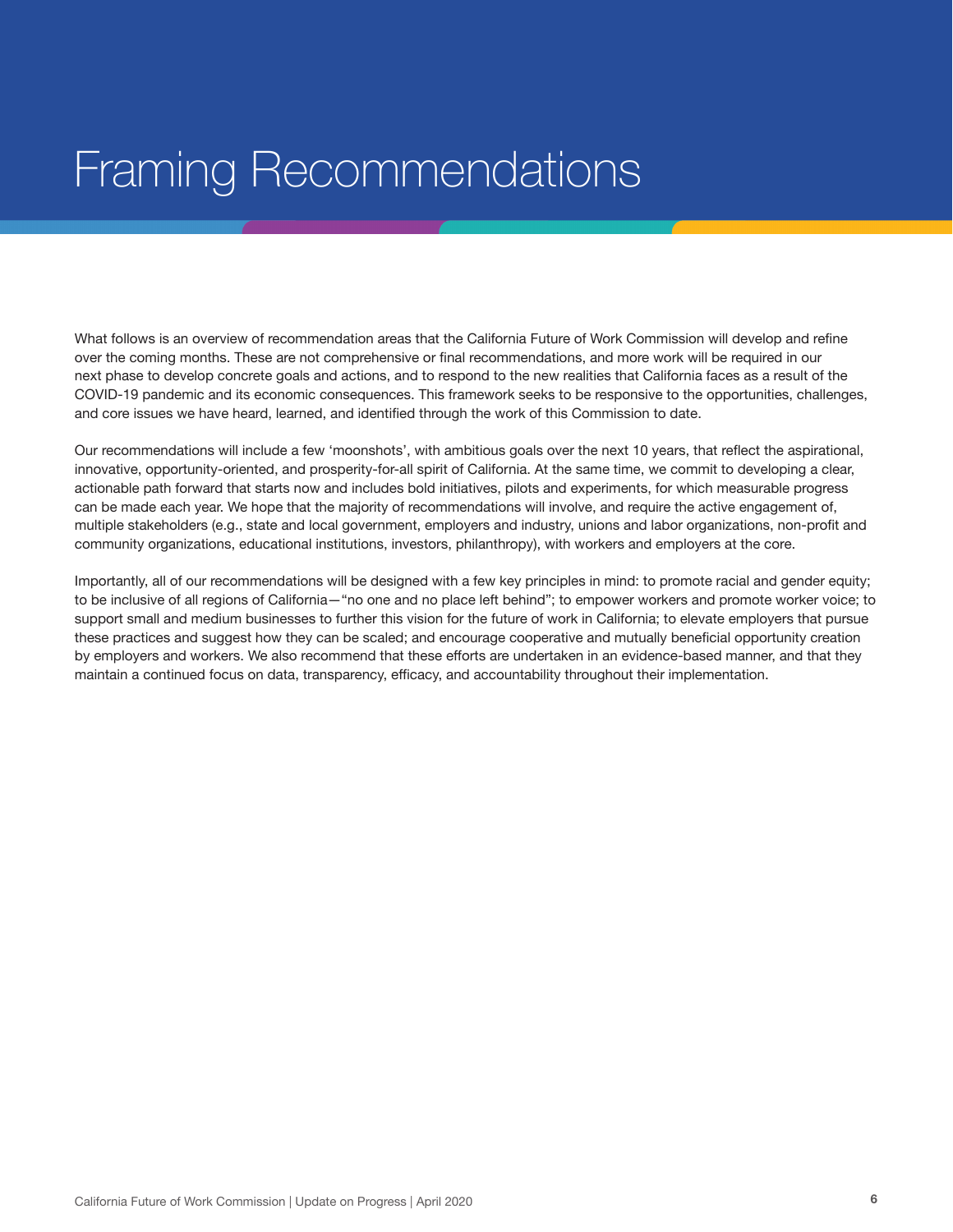

## A. Raise the floor across all forms of work and for all workers in California.

1. Eliminate working poverty, which is especially present in large, growing, and work-enabling sectors like care and services. In the care sector, the Commission will explore opportunities for a tripartite effort between unions and non-traditional worker organizations, employers, and government, to set minimum standards that raise the floor while enabling career pathways for care workers. Many of the fastest growing jobs in California are in the care, restaurant and other service sectors, occupations whose importance has only become clearer amidst the COVID-19 pandemic, but whose workers are also some of the most vulnerable. The Commission will develop additional recommendations as it considers how to respond to the disproportionate impact of COVID-19 on the workforce in these sectors.

2. Create a 21st century employee benefits model and safety net that complements work. The safety net should be consistent with all varieties of work and work arrangements, the realities of low-paid work, the needs of employers including small and medium businesses, and displacement of or disruption to work. The Commission will explore models to improve access to benefits tied to employment (e.g., paid time off, healthcare, training) for workers that have been legally or structurally excluded from critical benefits (e.g., domestic workers). Positive examples the Commission has investigated so far include portable benefits models piloted in other regions, as well as construction workers and Hollywood guilds in California that contribute to a centralized organization that provides access to benefits.

3. Increase opportunities to improve employment, wages, and economic mobility for disadvantaged groups. Women, people of color, youth as well as older workers, immigrants (including undocumented immigrants), veterans, individuals who have been through the justice system, individuals who are immediate risk of homelessness or who are homeless, youth exiting foster care, and people with disabilities all face disproportionate barriers to employment as well as access to education, gaps in wages or job quality, and/or barriers to economic mobility. Racial disparities are inherent in many of these vulnerable groups. The Commission will develop comprehensive recommendations for California to tackle this critical challenge through the lens of work.

4. Elevate job growth, income, and access to quality jobs in all regions across California. Regions of California should be encouraged (e.g., through a state-wide challenge) to bring together local civic, labor union, and business leadership to develop local investment strategies that can seek public and private funding and will meet each region's needs and priorities, create new quality jobs, and transform existing jobs to quality jobs. These strategies should respond to the critical role that smalland medium-businesses play in employment throughout the state. Where applicable, this should also include strategies to encourage remote work in the region. The Commission will further develop these recommendations including their alignment with Governor Newsom's Regions Rise Together initiative.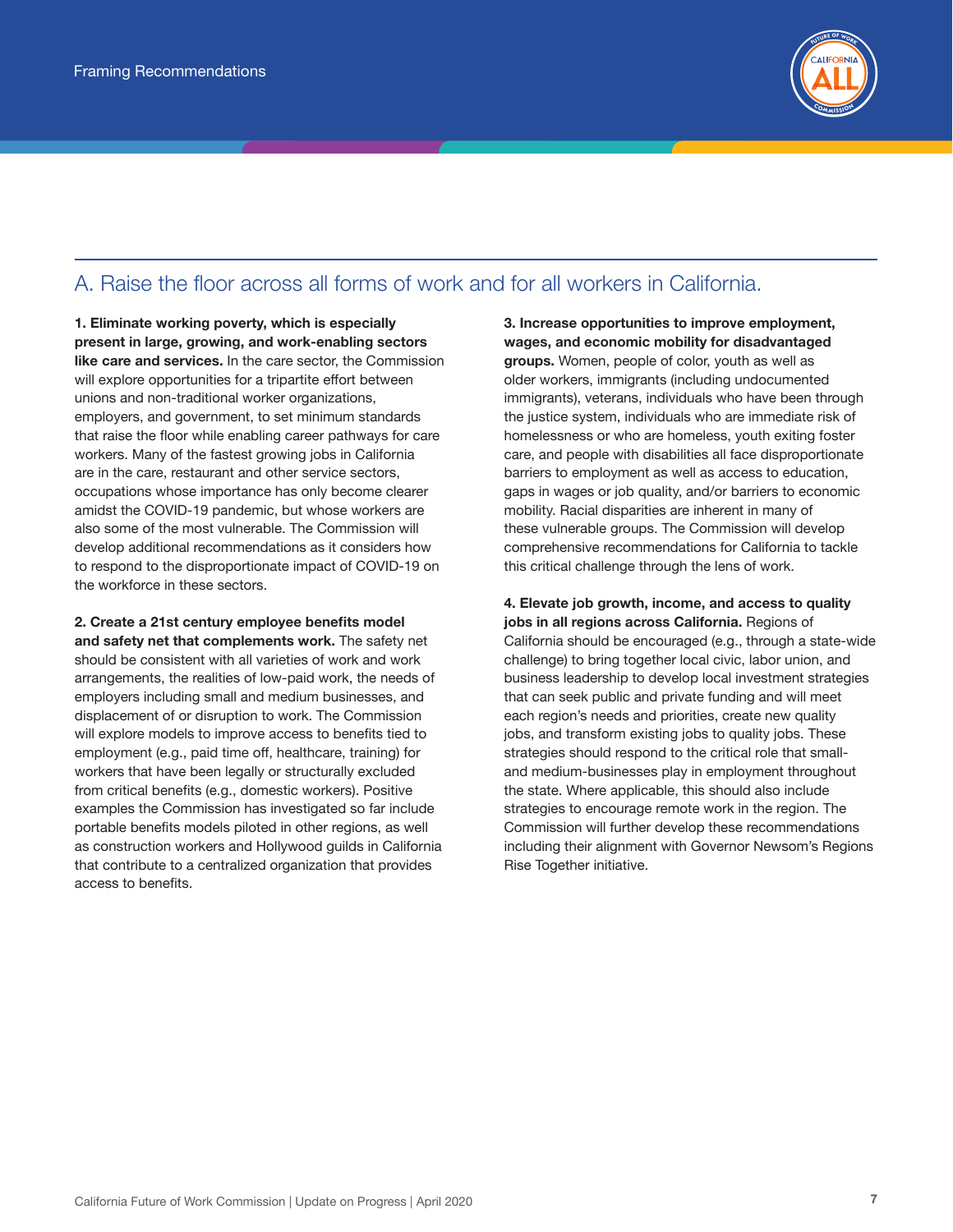

## B. Make California a place known for quality jobs and high-road employers, while building on California's history as a great place to start and run a company.

5. Establish a Job Quality Index for California and grow the share of quality jobs. By 2030, we aspire to have 80 percent of California's employers be highroad employers that offer quality jobs, and 80 percent of California's workers be in quality jobs (with near-term goals to make and measure progress to be developed). We recommend workers and employers contribute to the definition of a quality job, and that a Job Quality Index be used to measure the share of California's workers in quality jobs and the share of California's employers that offer quality jobs. Companies that adopt job quality standards should be identified as high-road employers through a state certification program. The Commission will further develop recommendations for a 'carrot and stick' approach to incentivize high-road employers, such as preferential access to state contracting opportunities, permitting, or workforce development funding.

6. Harness the unique role and responsibility of California's largest employers and large technology companies to create pathways to quality jobs. California's largest employers, including its large technology companies, should implement pathways to quality jobs and commit to standards of work across their supply chains and ecosystems. Large employers and tech companies are uniquely positioned to partner with community colleges, state and local agencies, university researchers, small and medium businesses, start-ups, labor-management training funds and community-based organizations to train workers for quality jobs in their sector and with small businesses in their ecosystems, support skills-based hiring, and experiment with scalable mechanisms to finance workforce development. The Commission will consider options to encourage and support these partnerships led by commitments from California's largest employers.

7. Increase worker power and organization in California. The Commission has identified the need and will pursue recommendations to increase workers' power in the economy, particularly in the low-wage service and retail sectors, through actions including: creating the conditions for every working person to have the genuine opportunity to join a union or labor organization; ensuring that labor and employment laws are fully enforced; addressing the risks posed to workers' labor market power by monopsony and industry concentration; and exploring opportunities to support worker ownership and increase worker role in governance (e.g., through worker-owned co-ops or worker representation on boards), as well as expanding coownership opportunities.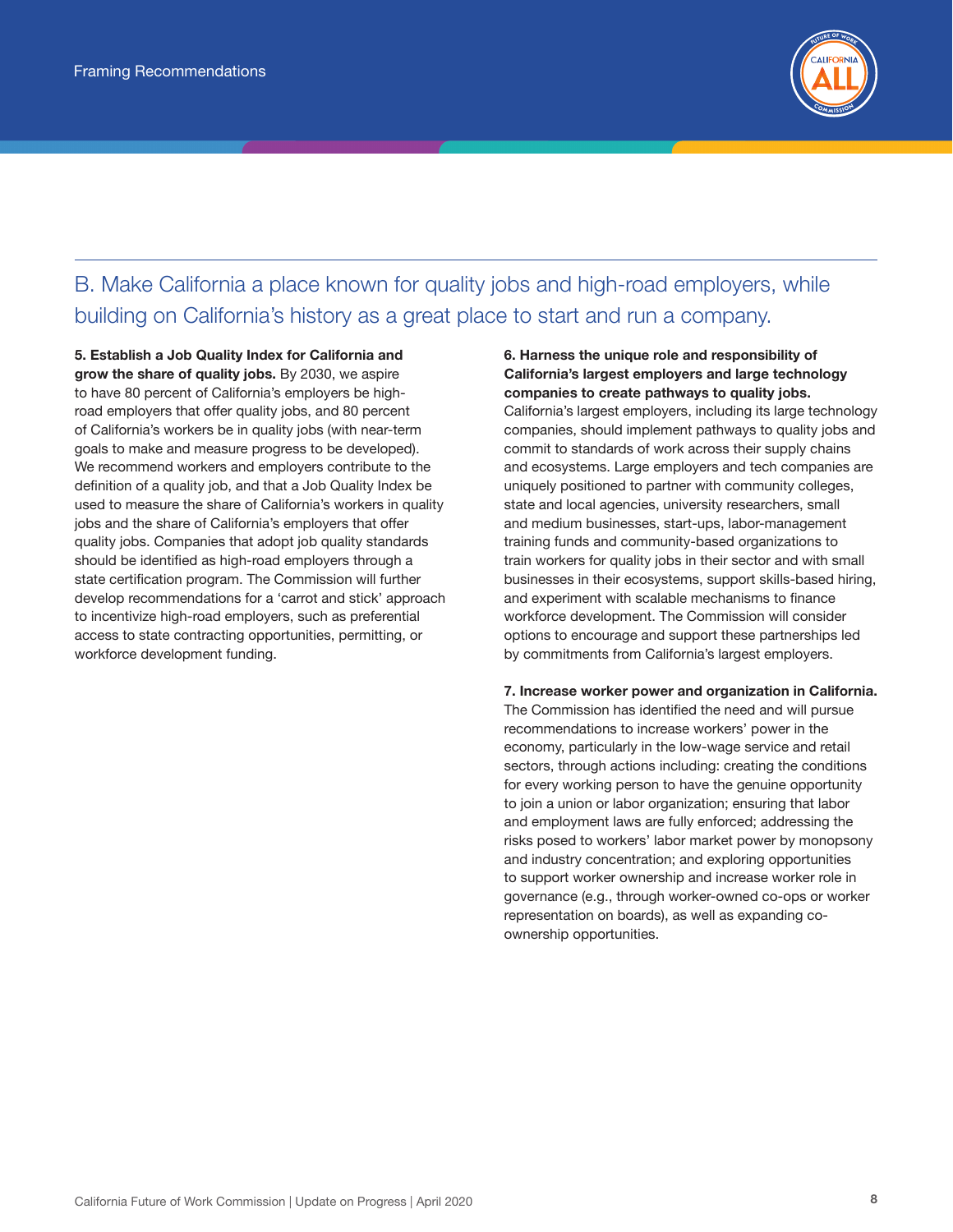

## C. Future-proof California to meet future demands and challenges, continue leading in innovation, and grow jobs and the economy.

8. Capitalize on California's strengths and priorities to reinvigorate innovation and generate more jobs in fast-growing sectors. Preserving California's innovation and economic dynamism is critical to continued job growth in the state. Efforts should focus on sectors that support the creation of quality jobs while also addressing some of California's most pressing challenges, including but not limited to renewable energy, construction technology, agriculture, disaster response, and transportation. The Commission will further develop recommendations that focus on enabling research and development in California in a way that benefits all Californians, and strategies to encourage entrepreneurship that drives job creation.

9. Support workers to build skills and gain access to new career pathways, to address worker shortages and prepare for jobs of the future, through industrywide collaboration. Coalitions including higher education, employers both large and small, worker organizations and labor unions, chambers of commerce, and other community organizations will all need to come together to provide clear pathways for students, workers, and dislocated workers to build job-ready skills and be directly connected with employment in quality jobs. The Commission applauds Governor Newsom's commitment to growing the number of apprenticeships in the state, and will develop recommendations with the recognition that apprenticeships and other types of "learn and earn" strategies should play a much more significant role in California's economy. Relatedly, funding and support for workforce development, training, and apprenticeship programs should be tied to measurable outcomes about the placement of individuals in quality jobs.

10. Require that data about workers, the workplace, and labor markets will be used responsibly to benefit workers and meet the needs of employers. California will need to address the growing use of data and algorithmic management in the workplace and beyond, and the implications for the future of work, compensation, race and gender equity, and worker power. A number of important challenges have been brought to the Commission's attention, including data transparency, control and

ownership rights of workers, protection and standards for the use of data-driven labor management (in hiring, supervising, and managing workers) and risks of bias, appropriate governance constraints on the use of data, new types of 'data work' such as image labelling, data generation as work, and the need for open labor market data. Further work is required to identify and suggest channels to address the most pressing challenges related to data.

11. Position California to be the leader in humancompatible technology in the workplace, by giving workers a voice in the development of workplace technology. Adoption of new technologies in the workplace has implications for worker health and safety, autonomy and dignity. California should prioritize the development of technology that complements and supports workers, and workers should play an active role in this development. The Commission has tested interest to launch a collective of worker organizations, including unions, together with technology companies and academic researchers to operate a lab that will develop and test new workplace technologies, while understanding the implications for workers and employers.

12. Prepare for and adapt to the impact of future trends on California's workforce, including climate change, disaster relief, public health emergencies, aging, and infrastructure needs. There is a need to identify and address potential risks to workers, including hazards like heat stress (especially for outdoor and agricultural workers), occurrence of natural disasters including forest fires and earthquakes, and public health emergencies. This also involves responding to industry shifts that will need to occur, an aging workforce and population, declining infrastructure, and California's transition to a carbon-neutral economy. In its next phase of work, the Commission will develop recommendations for how California can best prepare its workforce to be resilient for the future, with a focus on what we can learn from the workforce disruption caused by COVID-19 to respond to this moment and prepare for future crises.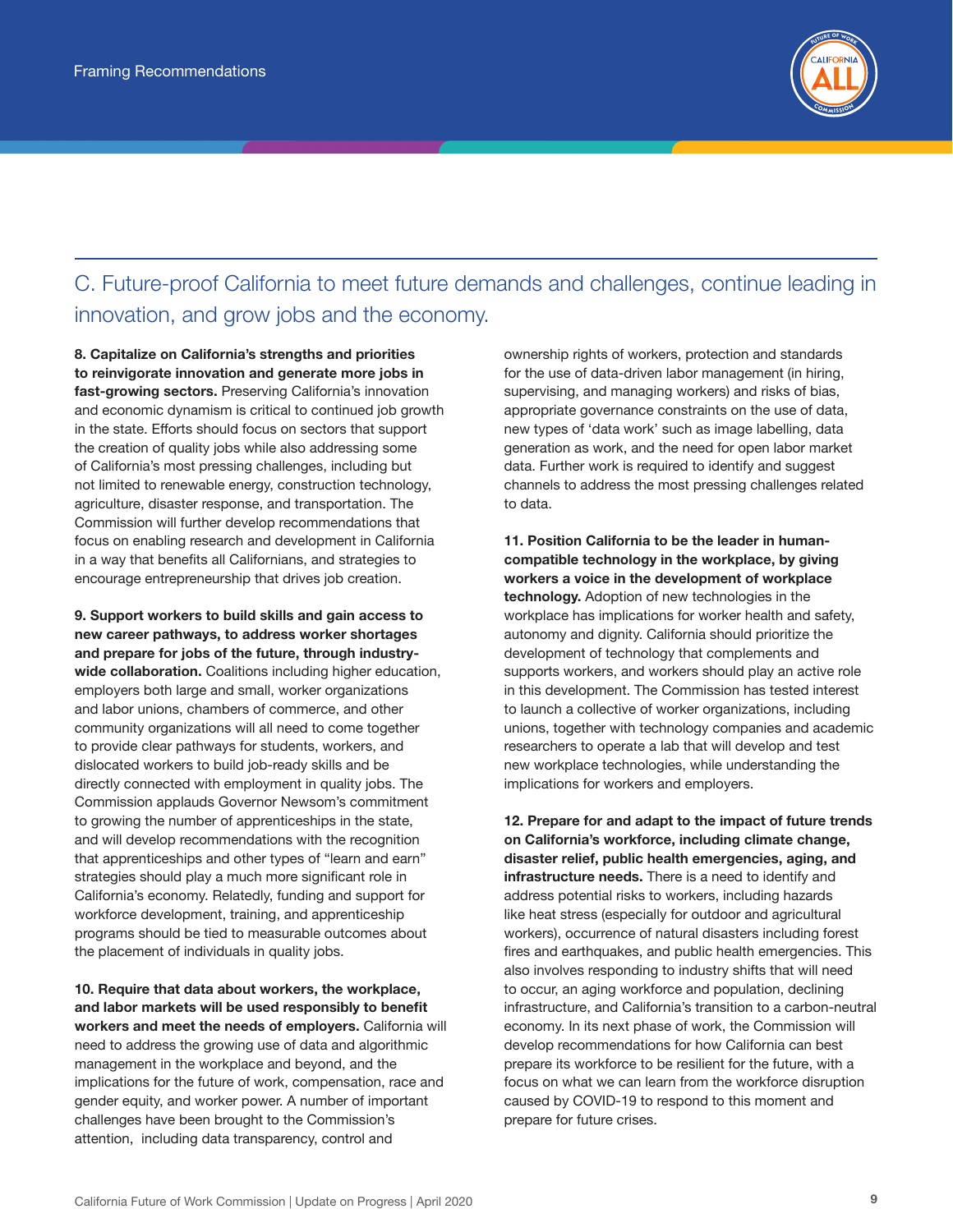

### D. Address work-adjacent barriers to employment and livelihoods.

The Commission recognizes the critical importance of affordable housing and transportation to support the lives of working people. In addition, access to childcare, healthcare, and education are intricately tied to worker wellbeing and challenges to worker health and equity. Without these barriers being addressed, many of the challenges this Commission has identified will not be resolved.

We recognize the important work already underway in California including initiatives by the Governor's office and the State to address these barriers to employment and livelihoods, and seek to further articulate the considerations for work and workers that should be factored into these ongoing initiatives.

#### **Commissioners**

Visit the Commission [website](https://labor.ca.gov/fowc/) for more information on its [members](https://labor.ca.gov/fowc/members.htm), [agendas](https://labor.ca.gov/fowc/meetings.htm#) and [onboarding materials.](https://labor.ca.gov/fowc/pdf/CA_Future_of_Work_Commission-onboarding.pdf)

Mary Kay Henry, Co-Chair James Manyika, Co-Chair Roy Bahat Doug Bloch Dr. Soraya Coley Lloyd Dean

Hon. Jennifer Granholm Lance Hastings Carla Javits Saru Jayaraman Tom Kalil Asm. Ash Kalra

Stephane Kasriel Dr. Fei-Fei Li John Marshall Art Pulaski Maria Salinas Peter Schwartz

Sen. Henry Stern Mariana Viturro Hon. Betty Yee

The work of this Commission is supported by the James Irvine Foundation, the Ford Foundation, the Lumina Foundation, and the Blue Shield of California Foundation.